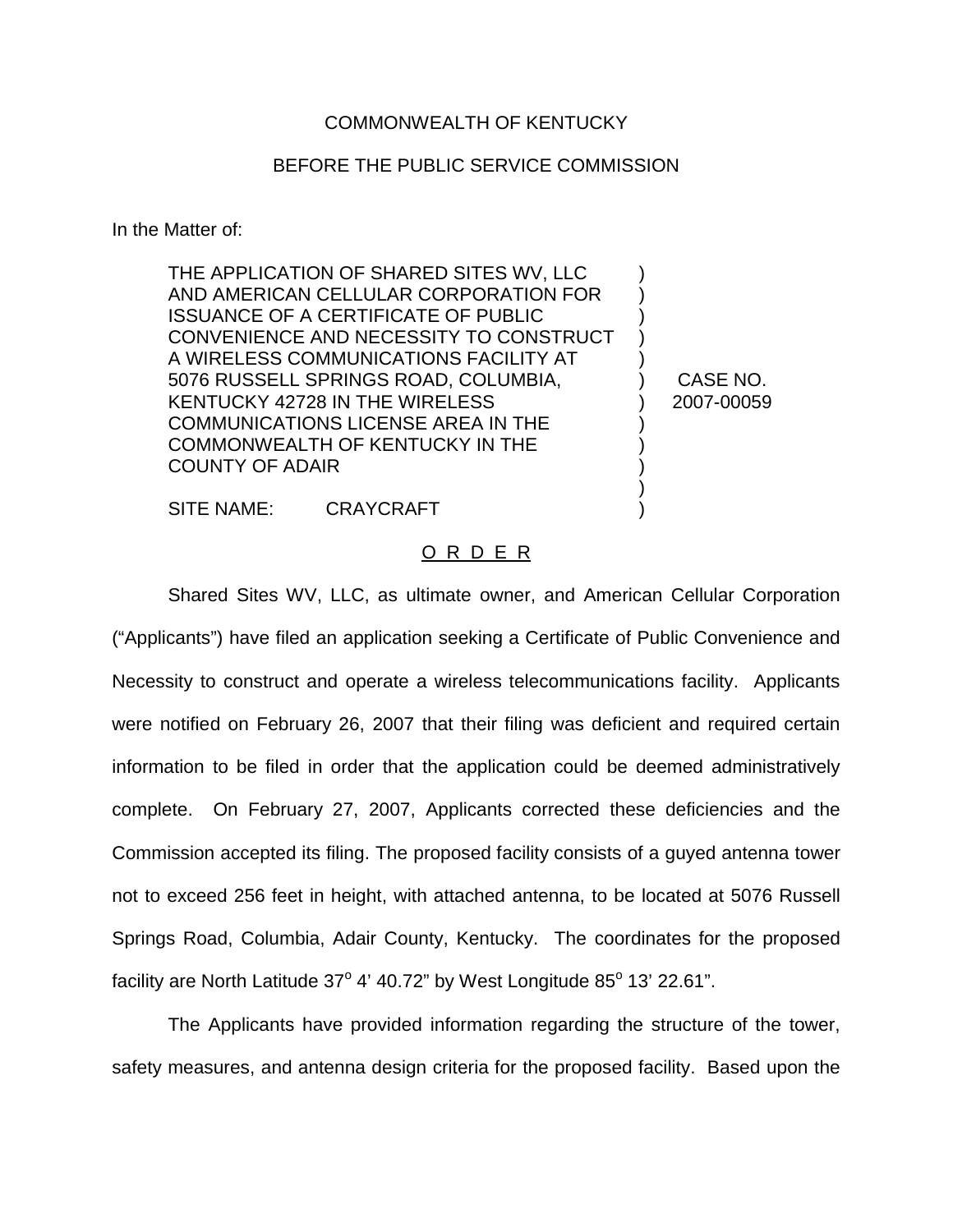application, the design of the tower and foundation conforms to applicable nationally recognized building standards, and a Licensed Professional Engineer has certified the plans.

Pursuant to 807 KAR 5:063, the Applicants have notified the County Judge/Executive of the proposed construction. The Applicants have filed applications with the Federal Aviation Administration ("FAA") and the Kentucky Airport Zoning Commission ("KAZC") seeking approval for the construction and operation of the proposed facility. Both decisions are pending.

The Applicants have filed evidence of the appropriate notices provided pursuant to 807 KAR 5:063. The notices solicited any comments and informed the recipients of their right to request intervention. To date, no public comments have been filed with the Commission.

The Commission, having considered the evidence of record and being otherwise sufficiently advised, finds that the Applicants have demonstrated that a facility is necessary to provide adequate utility service and that, therefore, a Certificate of Public Convenience and Necessity to construct the proposed facility should be granted.

Pursuant to KRS 278.280, the Commission is required to determine proper practices to be observed when it finds, upon complaint or on its own motion, that the facilities of any utility subject to its jurisdiction are unreasonable, unsafe, improper, or insufficient. To assist the Commission in its efforts to comply with this mandate, the Applicants should notify the Commission if they do not use this antenna tower to provide service in the manner set out in their application and this Order. Upon receipt of such notice, the Commission may, on its own motion, institute proceedings to consider the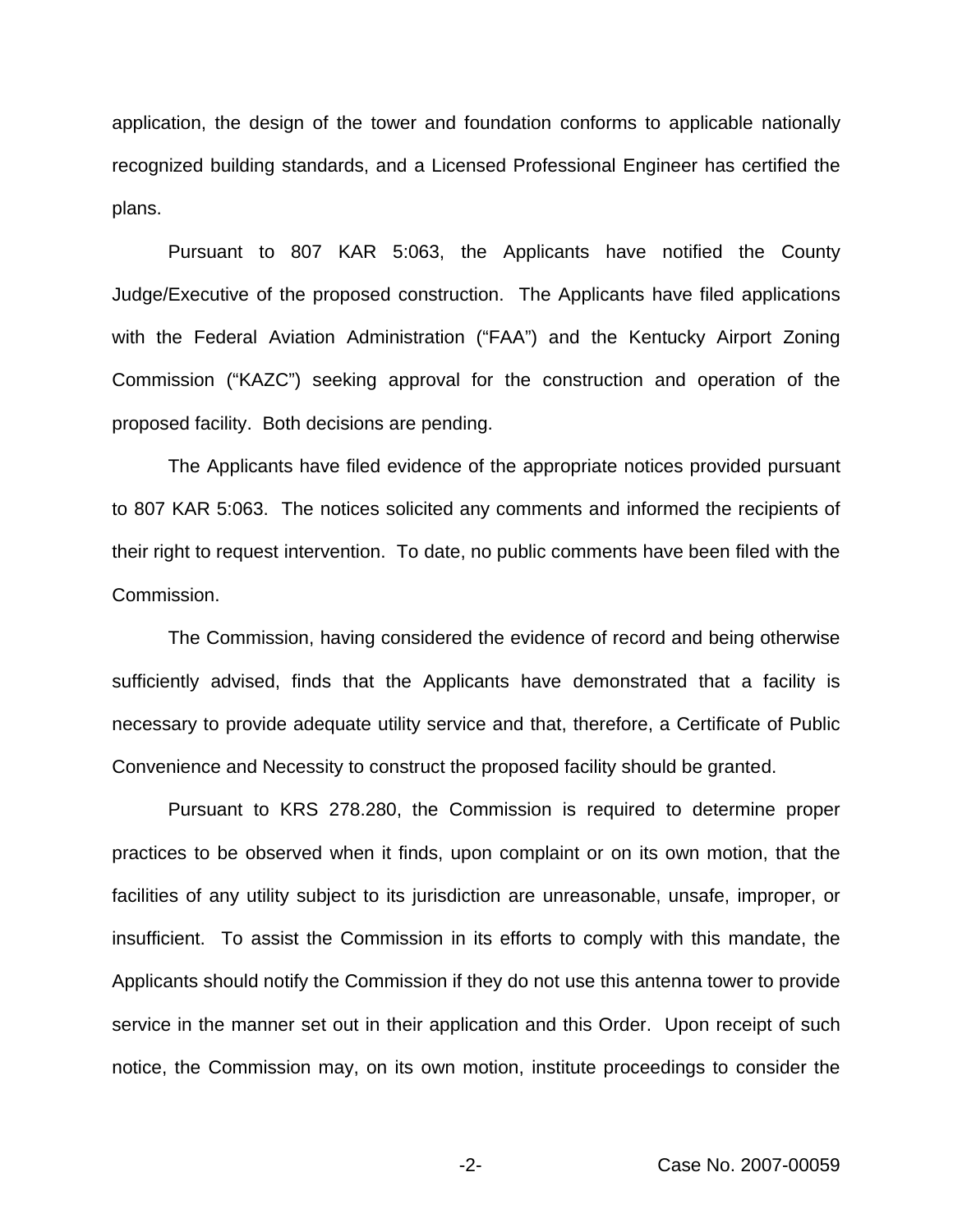proper practices, including removal of the unused antenna tower, which should be observed by the Applicants.

IT IS THEREFORE ORDERED that:

1. The Applicants are granted a Certificate of Public Convenience and Necessity to construct a wireless telecommunications facility. The proposed facility consists of a guyed antenna tower not to exceed 256 feet in height, with attached antenna, and is to be located at 5076 Russell Springs Road, Columbia, Adair County, Kentucky. The coordinates for the proposed facility are North Latitude  $37^{\circ}$  4' 40.72" by West Longitude  $85^\circ$  13' 22.61".

2. The Applicants shall file a copy of the final decisions regarding the pending FAA and KAZC applications for the proposed construction within 10 days of receiving the decisions.

3. The Applicants shall immediately notify the Commission in writing, if, after the antenna tower is built and utility service is commenced, the tower is not used for a period of 3 months in the manner authorized by this Order.

4. The Applicants shall also notify the Commission in writing, within 20 days of completion, that they have finished construction of the tower and the date upon which said construction was complete.